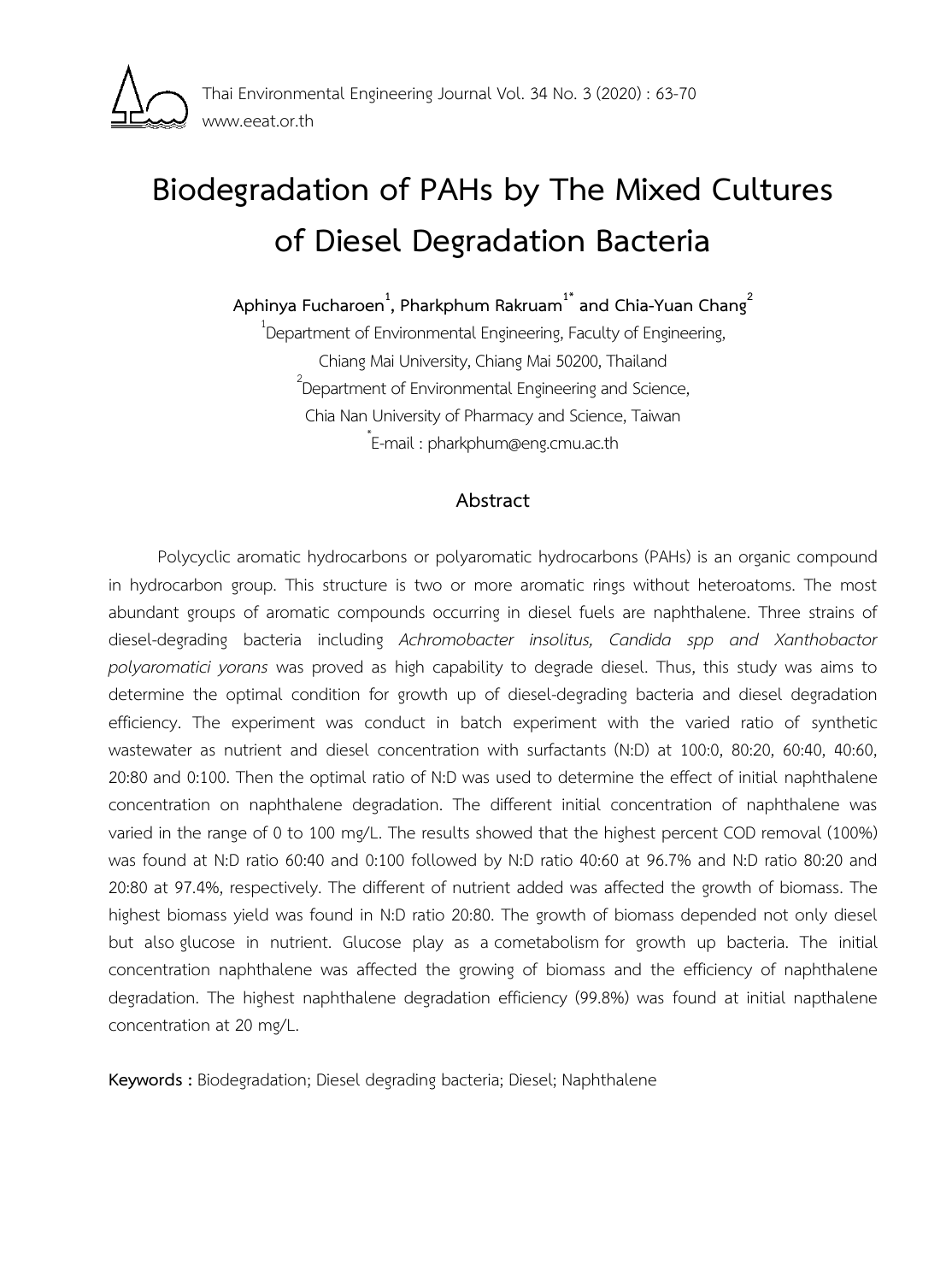## **Introduction**

Sixteen PAHs are regulated by the U.S. Environmental Protection Agency (USEPA) based on their potential human and ecological health effects including Naphthalene, Acenaphthylene, Acenaphthene, Fluorene, Phenanthrene, Anthracene, Fluoranthene, Pyrene, Benz[a]anthracene, Chrysene, Benzo[b]fluoranthene, Benzo[k]fluoranthene, Benzo[a] pyrene, Dibenz[a,h]anthracene, Benzo[ghi]perylene, Indeno[1,2,3-cd]pyrene [1]. Wattayakorn (2012) [2] reported that water sample from the estuary of Chaopraya contained 4.71 µg/g of PAHs, the highest types of PAHS was naphthalene. Naphthalene or mothballs are toxic to human and animals include cause of cancer, tumor, acute toxic of nerves system, hematoma system, respiration system and digestion system.

There are many aspects of relation between diesel and naphthalene. PAHs was found in burning of coal, fuel and part of diesel. Diesel is complex and several structure for example n-alkalines, isoand cycloalkanes, PAHs, sulfer and aromatic compound especially naphthalene and alkylnapthalene [3]. Moreover, in the middle distillates such as diesel fuel is identified by a variety of straight, branched, and cyclic alkanes, as well as naphthalene, methylnaphthalenes [4].

From previous study by Singhyakaew (2015) [5], Three strains of diesel-degrading bacteria were collected from the activated sludge process of An-ping wastewater treatment plant in Taiwan. These cultures are high capability to degrade diesel. Moreover, the single culture of microbe is low capacity than mix culture of bacteria because metabolize a limited scope of hydrocarbon substrates [6]. So, this study was utilized Achromobacter insolitus, Candida spp and Xanthobactor polyaromatici yorans to degrade diesel and naphthalene with cometabolism in metabolic process.

The process of bioremediation was influenced by some physical factors as an example temperature, pH, oxygen, nutrient, microorganism number, consortium of microorganism, bioavailability, contaminant characteristics and toxic of end products [7]. The development of limiting factors can lead to more capacity treatment technology. One important factor to limit degradation of diesel is the lack of carbon source. Nutrient was found to stimulate growth of the pollutant degrading microorganisms and enhance their ability to degrade contaminants [8]. Thus, the aim of this work was investigating the optimal nutrient and diesel ratio to enhance diesel degradation and growth up of microorganism. In addition, the effect of initial naphthalene concentration to naphthalene degradation was investigated.

#### **Methodology**

#### **Synthetic wastewater**

The synthetic wastewater was prepared based on the study of Banu et al., (2009) [9]. About 20,000 ml of synthetic domestic wastewater was prepared by using various chemical as glucose 4.5 g, NH<sub>4</sub>Cl 4g, NaHCO<sub>3</sub> 8g, KH<sub>2</sub>PO<sub>4</sub> 0.5 g, microelement solution  $(MnCl<sub>2</sub>.4H<sub>2</sub>O 2 ml,$  $ZnCl_2.2H_2O$  2 ml,  $CuCl_2.2H_2O$  2 ml,  $MgSO_4.7H_2O$ 2 ml,  $FeCl<sub>3</sub>6H<sub>2</sub>O$  2 ml,  $CaCl<sub>2</sub>2H<sub>2</sub>O$  2 ml). After that added the RO water until the final volume was 20,000 ml. The synthetic wastewater was used as nutrient for all experiment. Synthetic wastewater was kept in refrigerator  $(4^{\circ}c)$  until used and prepared a new one every 2 days.

### **Diesel solution**

Diesel solution was prepared by getting the pure diesel 10 ml and mixed with 1 mL of Ethylene glycol mono-butyl ether (EGBE),  $(CH2OHC<sub>H2</sub>O<sub>CA</sub>H9, 99%)$  and diluted with reverse osmosis water to obtained the final volume at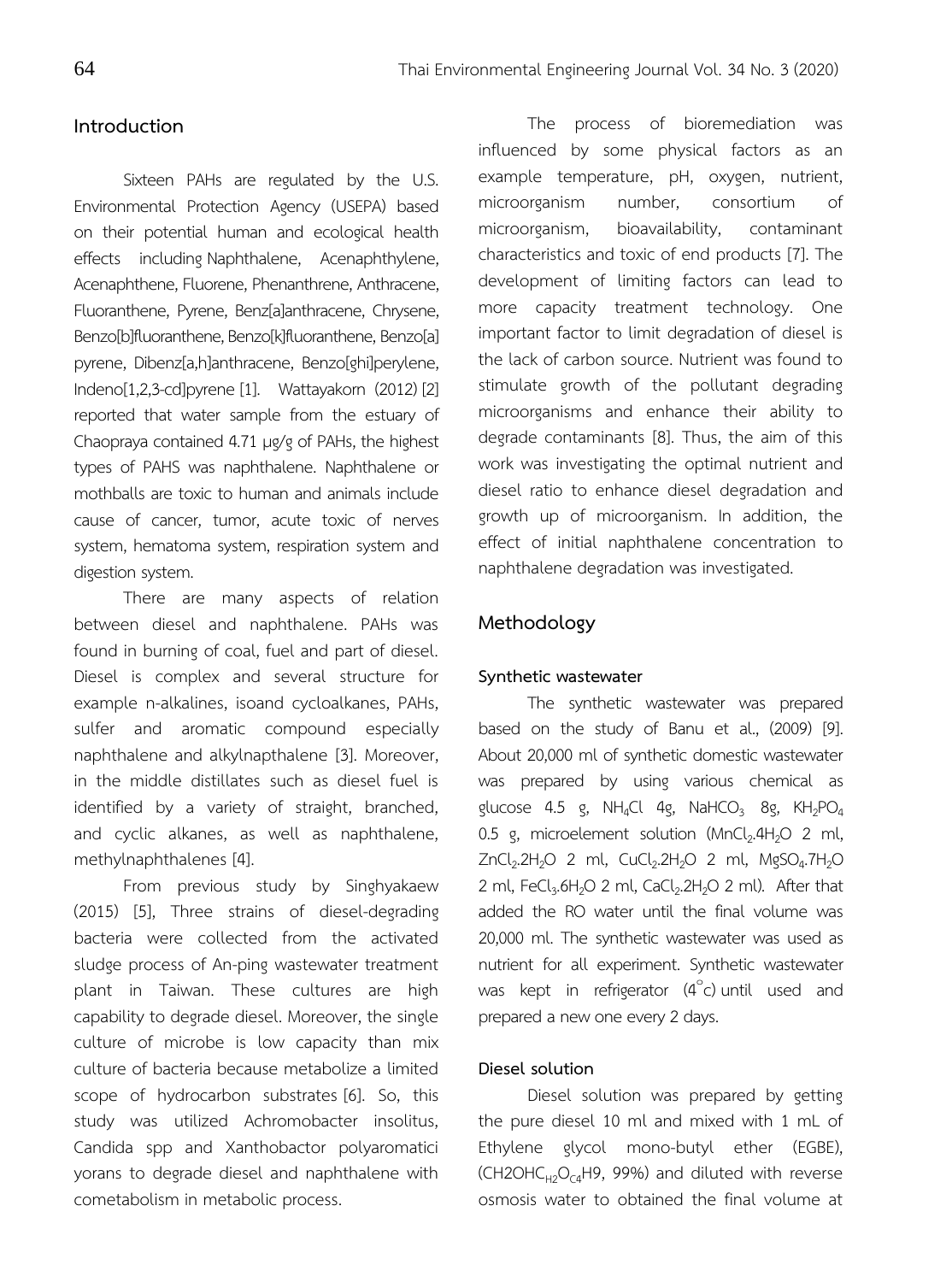1,000 ml. It was stirrer for 15 minutes for dissolve the diesel in water. At last, the 180 ml of diesel solution was diluted again with reverse osmosis water to obtained the final volume at 1,000 ml. The concentration of Diesel is  $1.8 \times 10^{-2}$  (v/v) and surfactant is 1.8  $\times 10^{-4}$ (v/v). The diesel solution was prepared every two days and keep in refrigerator 4°c.

#### **Mixed culture of bacteria**

The mixed culture bacteria were collected from previous study of Singhyakaew (2015) [5] and microbial was cultured for 1 month and was stored for 1-2 years. The mixed culture bacteria consist of Achromobacter insolitus, Xanthobactor polyaromatici, and Candida spp. Those microbes were grown-up by feeding diesel with ethylene glycol mono-butyl ether (EGBT).

## **Experiment for determine the optimum ratio of synthetic solution (N) and diesel with surfactant (D) for diesel degradation**

A batch experiment was conducted with varied ratio of N:D in the range of 100:0 to 0:100. The experiment was conducted with 1,000 ml working volume and start-up with 30 ml of mixed culture bacteria. The experiment was done in aeration mode with controlled DO concentration above 2 mg/L at room temperature. Water samples from reactor was collected and analyzed for their total COD (TCOD) and soluble COD (SCOD) every day. In addition, the mixed liquor volatile suspended solids (MLVSS) was investigated to study the accumulation mixed culture of diesel degradable bacteria. The experiment was operated until the COD concentration was increasing from the previous operating day. Furthermore, various parameters including pH, temperature, DO, and MLSS was also measured every day.

## **Experiment for determine the effect of initial naphthalene concentration on degradation**

Two-liter volume beaker was used as reactor by added the optimal ratio of N:D from the previous experiment. About 30 ml of mixed culture bacteria was added as seed sludge. The different initial concentration of naphthalene which varied in the range of 0 to 100 mg/L. The experiment was done in aeration mode with DO concentration above 2 mg/L at room temperature. Various parameters including pH, oxidation-reduction potential (ORP), temperature, MLSS and MLVSS was measured every day. While naphthalene concentration was measured every 2 hours by HPLC technique with fluorescence detection at 254 nm, the mobile phase was a mixture of water and acetroniitrite (70:30 v/v). Separation was carried out with a reverse phase 5 µm c-18 column  $(250 \times 4.6 \text{ mm})$  with flow rate 1 m/m.

#### **Results and Discussions**

#### **The optimal ratio of N:D for diesel degradation**

The results in **Table 1** showed that the highest percent SCOD removal was found at batch C and F (100%) followed by batch D (96.7%) and batch B, E (97.4%), respectively. The obtained results showed that the mixed culture bacteria used in this study was high efficiency to remove COD from wastewater. Thus, it can be indicated that the ratio of N:D did not affect the degradation of COD by mixed culture bacteria but affect the degradation time. The higher initial SCOD concentration required more degradation time to degrade SCOD.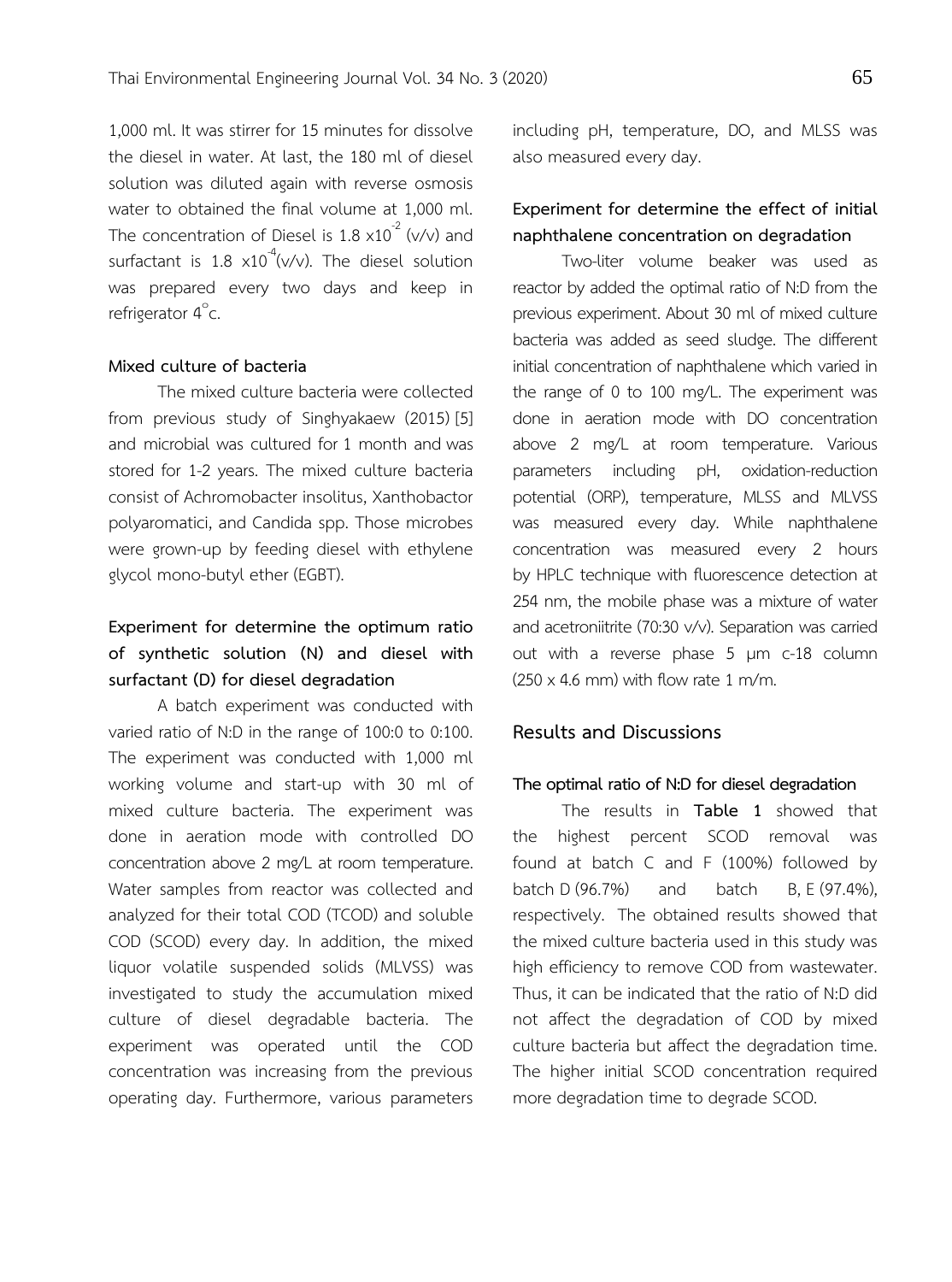|             | Initial SCOD | Minimum SCOD | % SCOD  | Time |
|-------------|--------------|--------------|---------|------|
| Batch (N:D) | (mg/L)       | (mg/L)       | removal | (hr) |
| A(100:0)    | 247          | 10           | 96.0%   | 24   |
| B (80:20)   | 312          | 8            | 97.4%   | 24   |
| C(60:40)    | 344          |              | 100%    | 24   |
| D(40:60)    | 390          | 13           | 96.7%   | 24   |
| E (20:80)   | 464          | 12           | 97.4%   | 48   |
| F(0:100)    | 509          |              | 100%    | 72   |

**Table 1** Percent SCOD removal and degradation time

The results of pH are shown in **Figure 1**. It was found that pH values in all conditions was in the range of 7.0-8.41 except in batch F which lower than 7. The pH of batch F was decreasing along the experiment period because the stationary phase of batch F was reached earlier than the others batch.

MLVSS was measured to identity the increasing of biomass and determine the growth up efficiency. The results are shown in **Figure 2**. Thus, the results showed MLVSS of all batch was increase in same trend. At start of experiment, the initial bacteria 30 ml was added to reactor. The initial MLVSS in all batch was in the range of 30-47.5 mg/L. After 24 hours, the MLVSS of all batch was increasing. The highest increasing of MLVSS was found in batch  $E (N:D = 20:80)$ . On the other hands, the lowest increasing of MLVSS was found in batch  $F(N:D = 0:100)$ . As the increasing of MLVSS represented the growth of bacteria. It can be indicated that the bacteria growth of batch F was lowest. The results were the same with batch  $A (N: D = 100:0)$ which found the low growth of bacteria. Thus, it

can be concluded that only diesel and only synthetic solution has low ability to growth up bacteria. The growth up of bacteria need both diesel and nutrient in synthetic solution. The optimal ratio of N:D was 20:80 as in batch E that provided the highest increasing of bacteria resulted in high growth rate of bacteria.

The biomass yield was calculated as shown in **Table 2**. This study was focus on the volume of the microbial community because it was necessary for startup the system. The highest biomass yield was found in batch E. The result was same trends as MLVSS results. It indicated that the carbon source in batch E was highly rated to degrade and promote growth up of mix culture. It can be indicated that the synthetic solution added to reactor was affected the biomass growth and the ratio 20:80 of synthetic solution: diesel is the optimum for growth up mix culture to degraded diesel. Thus, the growth of biomass depended not only diesel but also glucose in synthetic solution. Glucose play role in a cometabolism or substrate as was found in the study.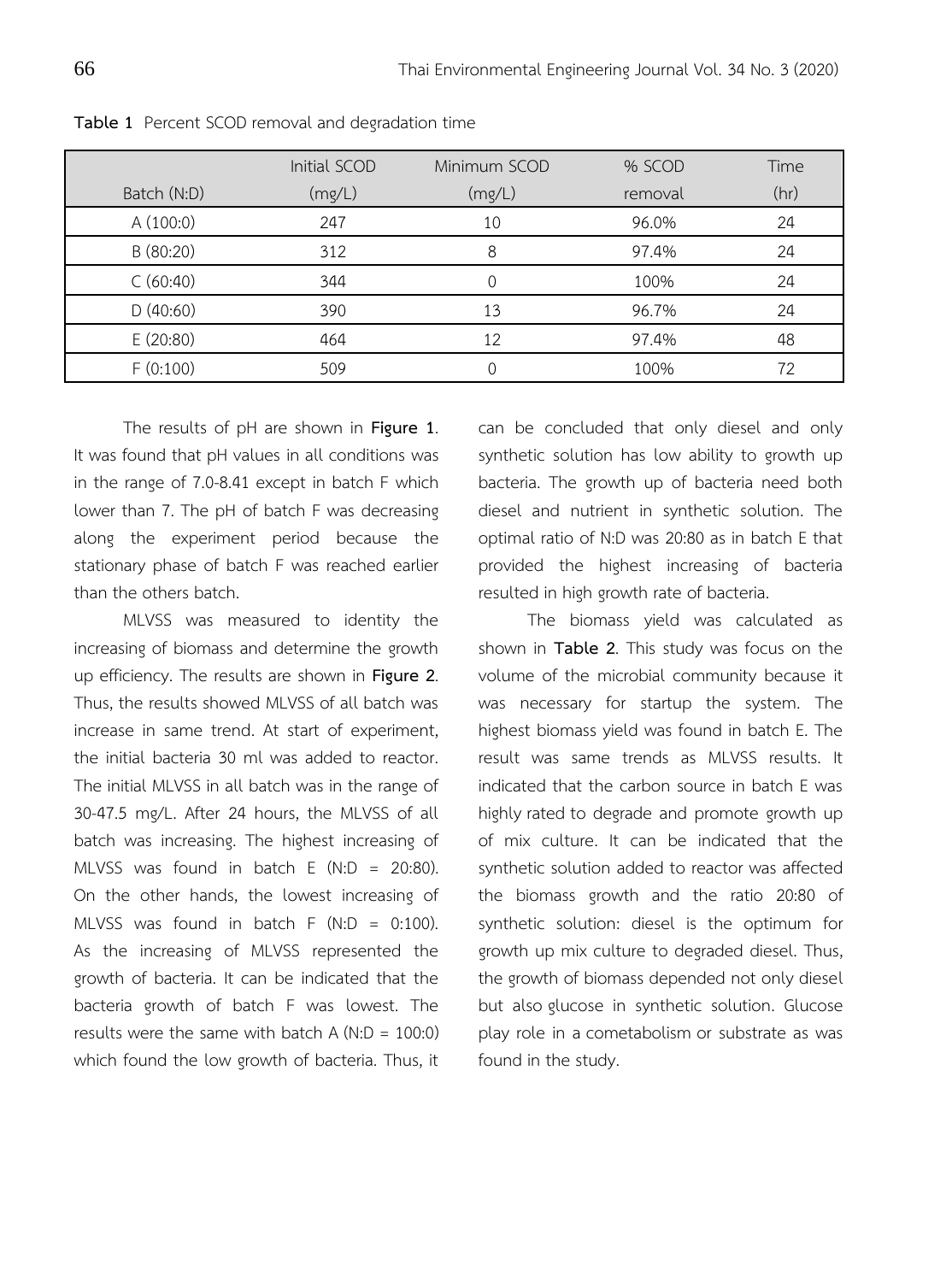

**Figure 1** The results of pH in each condition



**Figure 2** MLVSS in each condition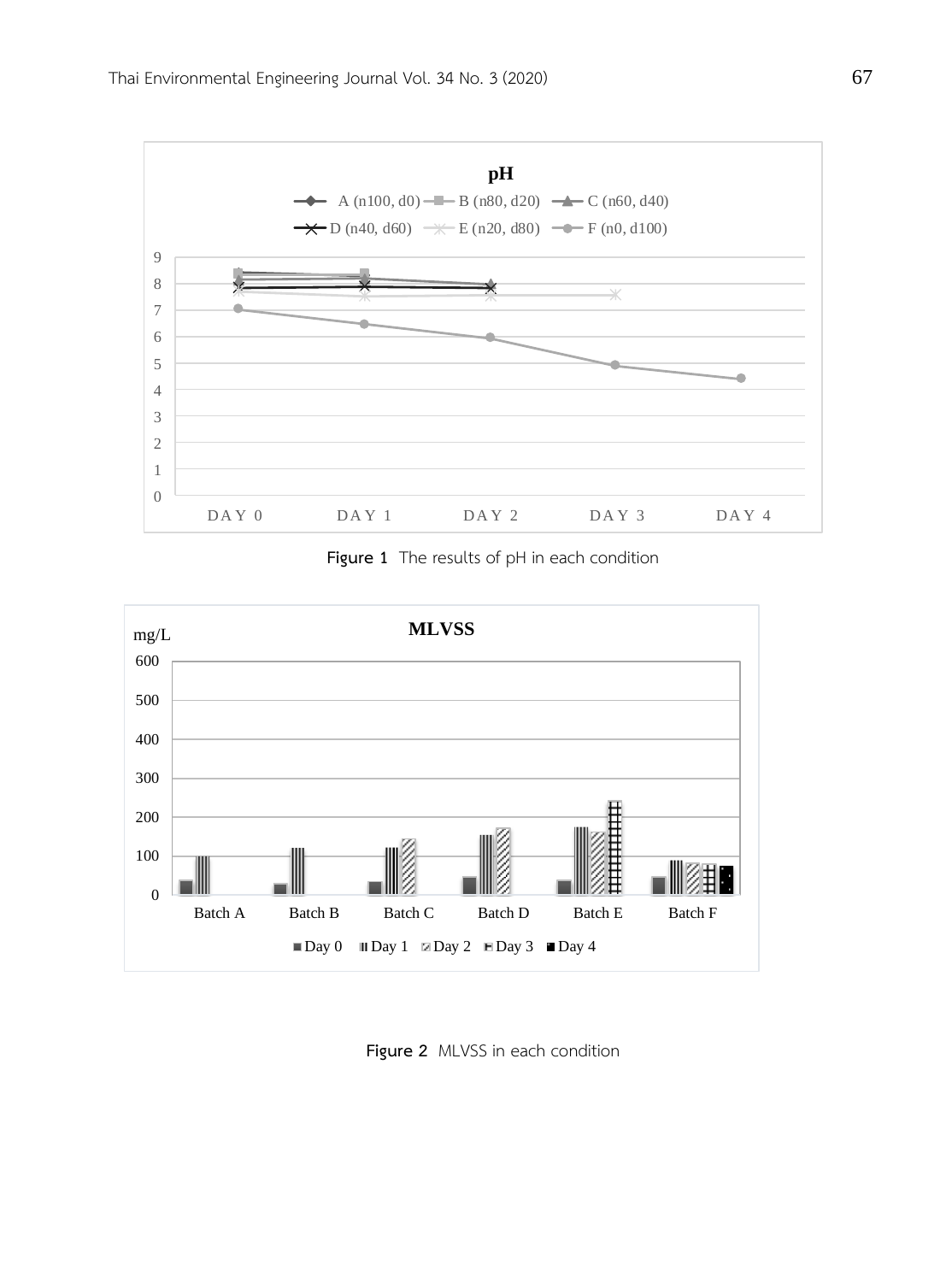|                                | Batch (N:D) |         |         |         |         |        |
|--------------------------------|-------------|---------|---------|---------|---------|--------|
|                                | A           | B.      |         |         |         |        |
|                                | (10:0)      | (80:20) | (60:40) | (40:60) | (20:80) | (0:10) |
| Yield (mg of MLVSS/mg of SCOD) | 0.2637      | 0.3026  | 0.3197  | 0.3315  | 0.4535  | 0.0540 |

**Table 2** Biomass yield in each batch

# **Effect of initial concentration naphthalene on degradation efficiency**

The results showed that pH of all batch was found in the range of 6.52-7.99 at all batch conditions**.** The MLVSS in every batch was increase in the same trend. That was indicated varied naphthalene concentration was not affect to growth up the mix culture of bacteria.The biomass yield was calculated to indicate the biomass growth in each batch by normalized the COD concentration in each batch. The results of biomass yield are shown in **Table 3**, it can be indicated that the concentration of naphthalene affects biomass yield. Thus, the optimal initial concentration of naphthalene was 20 mg/L which provided the high growth rate of microbe.

The degradation of naphthalene in each batch was investigated. **Figure 3** showed naphthalene concentration in each batch. The

results of degradation of naphthalene was the same trend in all batch. The naphthalene was rapidly degraded in 2 hours and continuous degraded slowly. The highest naphthalene degradation was found in batch A (99.8%) and followed by batch B (87.4%). The naphthalene degradation in batch C to E was the nearly the same (75%). The efficiency and time to degrade naphthalene was affected by the initial naphthalene concentration. The higher decrease naphthalene concentration provided the lower efficiency and required more time to degrade. This resulted can imply that the suitable of initial napthalene concentration was 20 mg/L.

As the government gazette of Thailand, naphthalene does not over 48 mg/L in underground water [10]. Microbe can degrade naphthalene of every batch to lower than 48 mg/L after 2 hours operation periods.

|                                   |     | Batch |                                          |       |       |  |  |
|-----------------------------------|-----|-------|------------------------------------------|-------|-------|--|--|
|                                   | A   |       |                                          |       |       |  |  |
| Initial Naphthalene concentration |     |       | 20 mg/L 40 mg/L 60 mg/L 80 mg/L 100 mg/L |       |       |  |  |
| Yield (mg of MLVSS/mg of SCOD)    | 1.6 | ()5   | <u>በ 325</u>                             | 0.275 | በ 195 |  |  |

**Table 3** Biomass Yield of each batch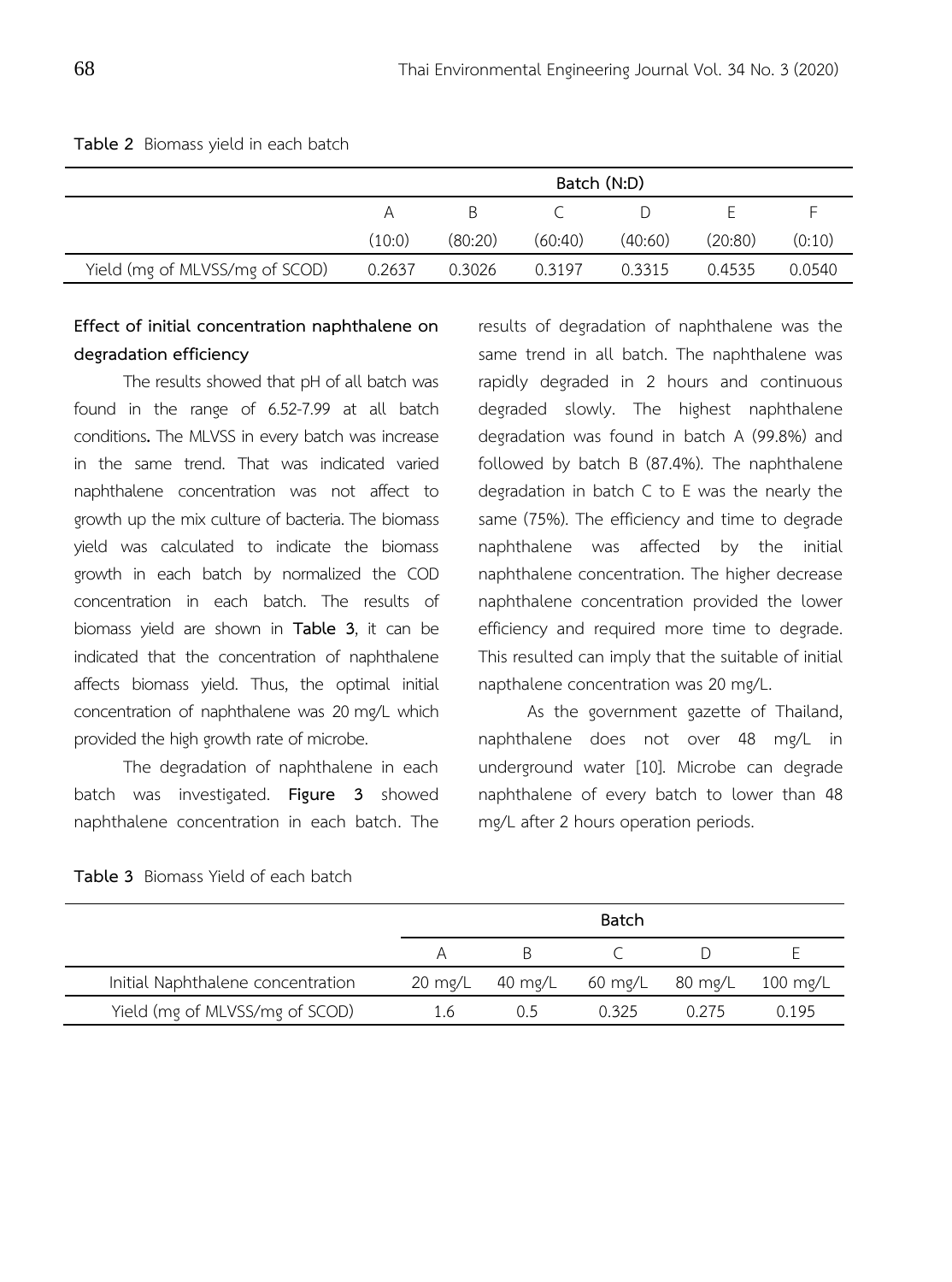

**Figure 3** Naphthalene concentration in each batch during operating periods

### **Conclusion**

The mixed culture bacteria was high efficiency to remove organic compound from wastewater. The ratio of N:D did not affect the degradation of COD by mixed culture bacteria but affect the degradation time. The result of MLSS and MLVSS showed that the mix cultured was low degradable when degrade pure diesel or pure synthetic solution. Thus, the ratio of synthetic solution and diesel added was affected the biomass growth. The highest biomass yield (0.4535 mg of MLVSS/mg of SCOD) was found at N:D ratio of 20:80. From the obtained results, the optimal ratio of N:D was 20:80 with the high SCOD removal efficiency and biomass yield.

The mixed cultures of diesel degradation bacteria can degrade naphthalene 100% with varied concentration in varied duration time. The highest efficiency of naphthalene degraded was found in lowest initial concentration of naphthalene (20 mg/L). The suitable initial concentration of naphthalene was 20 mg/L

which provided the highest growth rate of microbes and the group of cultures can degrade the others chemical that similar diesel structure as naphthalene.

#### **Acknowledgement**

This research work was partially supported by Graduate School of Chiang Mai University and Chia Nan University

## **References**

- [1] United States Environmental Protection Agency. Polycyclic Aromatic Hydrocarbons (PAHs). Guidance for Reporting Toxic Chemicals: Polycyclic Aromatic Compounds Category, EPA 260-B-01-03, 2008.
- [2] Wattayakorn, G. 2012. Petroleum pollution in the Gulf of Thailand: A historical review. Coastal Marine Science, 35(1).
- [3] Paul, J. T., Michael, M. R., Robin, D. P., Jim, B. 1996. Diesel combustion of an alkylated